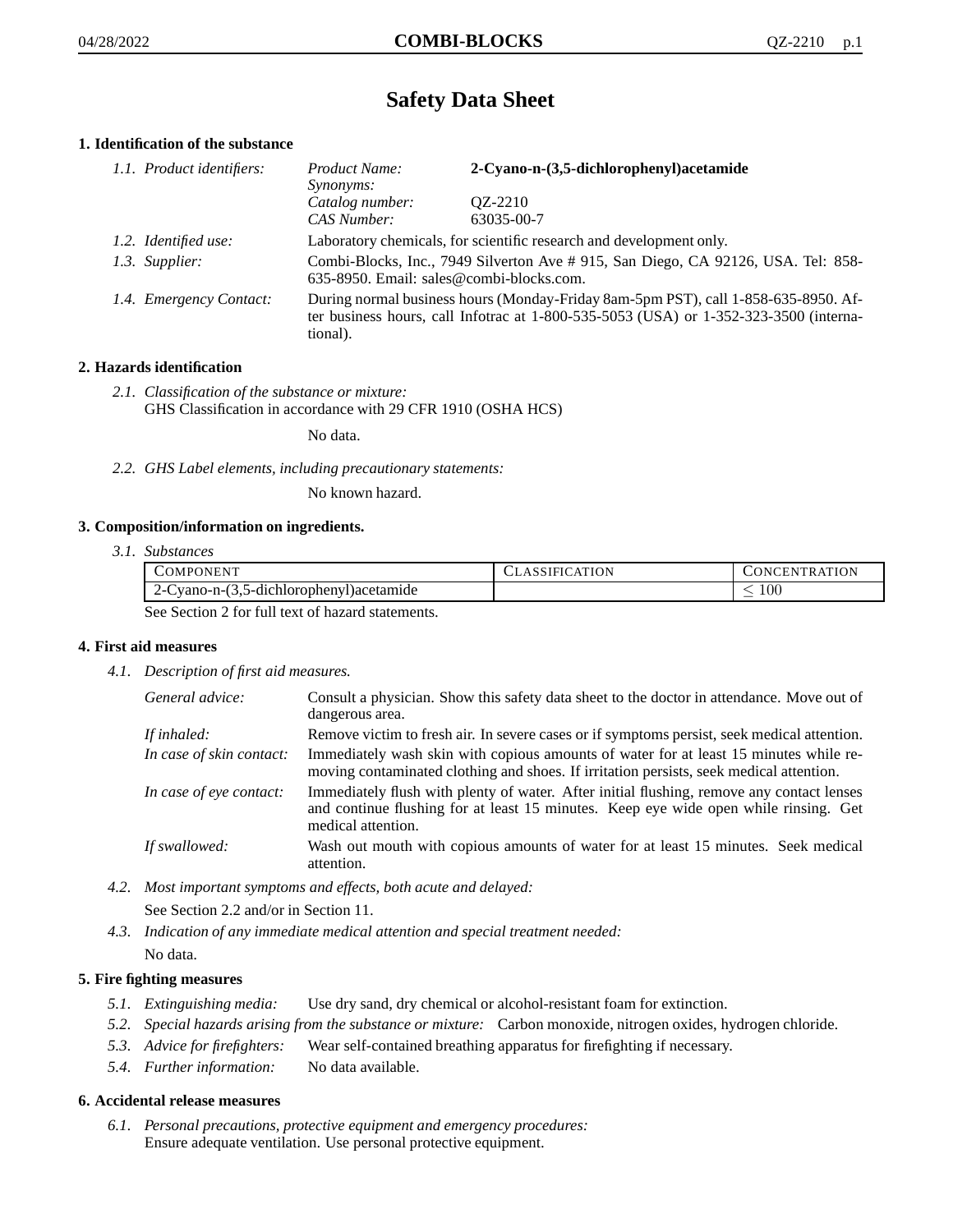- *6.2. Environmental precautions:* Should not be released into the environment. See Section 12 for additional ecological information.
- *6.3. Methods and materials for containment and cleaning up:* Sweep up or vacuum up spillage and collect in suitable container for disposal.
- *6.4. Reference to other sections:* Refer to protective measures listed in Sections 8 and 13.

# **7. Handling and storage**

- *7.1. Precautions for safe handling:* Avoid contact with skin and eyes. Avoid inhalation of vapour or mist. Keep away from sources of ignition - No smoking. Take measures to prevent the build up of electrostatic charge. For precautions see section 2.2.
- *7.2. Conditions for safe storage, including any incompatibilities:* Keep container tightly closed in a dry and well-ventilated place. Containers which are opened must be carefully resealed and kept upright to prevent leakage.
- *7.3. Specific end use(s):* Laboratory chemicals, for scientific research and development only.

## **8. Exposure Controls / Personal protection**

- *8.1. Control parameters:*
- *Components with workplace control parameters:* Contains no substances with occupational exposure limit values. *8.2. Exposure controls:*

*Appropriate engineering controls:* Ensure that eyewash stations and safety showers are close to the workstation location. Ensure adequate ventilation, especially in confined areas.

*Personal protective equipment:*

| Eye/face protection:    | Wear appropriate protective eyeglasses or chemical safety goggles as described by OSHA's<br>eye and face protection regulations in 29 CFR 1910.133 or European Standard EN166.                                                                                                                                         |
|-------------------------|------------------------------------------------------------------------------------------------------------------------------------------------------------------------------------------------------------------------------------------------------------------------------------------------------------------------|
| Skin protection:        | Handle with gloves. Gloves must be inspected prior to use. Use proper glove removal<br>technique (without touching glove's outer surface) to avoid skin contact with this product.<br>Dispose of contaminated gloves after use in accordance with applicable laws and good<br>laboratory practices. Wash and dry hands |
| <b>Body Protection:</b> | Complete suit protecting against chemicals, Flame retardant antistatic protective clothing.,<br>The type of protective equipment must be selected according to the concentration and<br>amount of the dangerous substance at the specific workplace.                                                                   |
| Respiratory protection: |                                                                                                                                                                                                                                                                                                                        |

Control of environmental exposure: Prevent further leakage or spillage if safe to do so. Do not let product enter drains.

## **9. Physical and chemical properties**

*9.1. Information on basic physical and chemical properties*

| (a)                        | Appearance:                                   | No data  |
|----------------------------|-----------------------------------------------|----------|
| (b)                        | Odour:                                        | No data  |
| (c)                        | Odour Threshold:                              | No data  |
| (d)                        | pH:                                           | No data  |
| (e)                        | Melting point/freezing point:                 | No date. |
| (f)                        | Initial boiling point and boiling range:      | No data  |
| (g)                        | Flash point:                                  | No data  |
| (h)                        | Evaporatoin rate:                             | No data  |
| (i)                        | Flammability (solid, gas):                    | No data  |
| (j)                        | Upper/lower flammability or explosive limits: | No data  |
| (k)                        | Vapour pressure:                              | No data  |
| $\left( \mathrm{l}\right)$ | Vapour density:                               | No data  |
| (m)                        | Relative density:                             | No data  |
| (n)                        | Water solubility:                             | No data  |
| $\circ$                    | Partition coefficient: n-octanol/water:       | No data  |
| (p)                        | Auto-ignition:                                | No data  |
| (q)                        | Decomposition temperature:                    | No data  |
| (r)                        | Viscosity:                                    | No data  |
| (s)                        | Explosive properties:                         | No data  |
| (t)                        | Oxidizing properties:                         | No data  |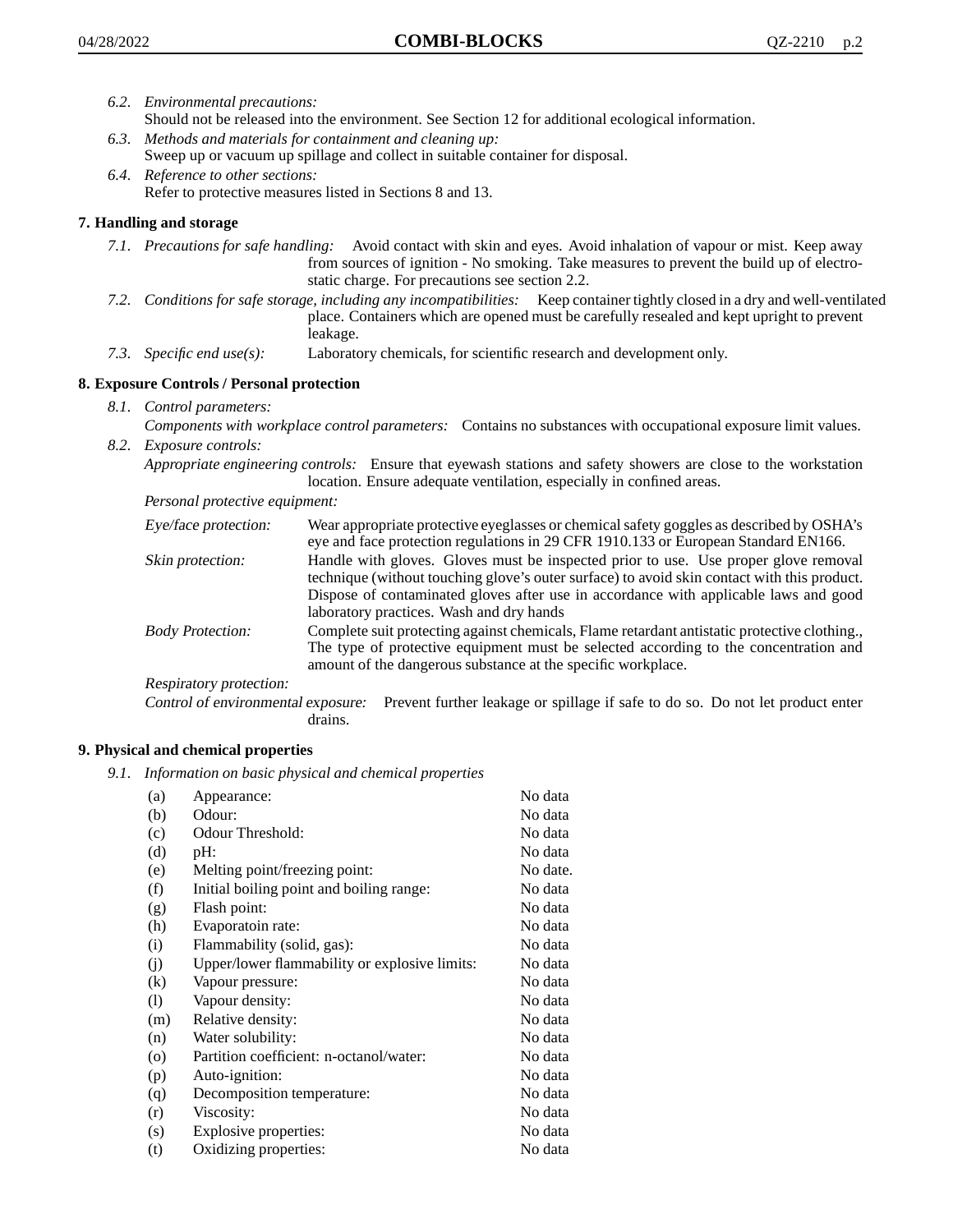*9.2. Other safety information:*

| Formula          | $C_9H_6Cl_2N_2O$ |
|------------------|------------------|
| Molecular weight | 229.1            |
| CAS Number       | 63035-00-7       |

## **10. Stability and reactivity**

- *10.1. Reactivity* No data
- *10.2. Chemical stability* Stable under recommended storage conditions.
- *10.3. Possibility of hazardous reactions* No data
- *10.4. Conditions to avoid*
- *10.5. Incompatible material* No data.
- *10.6. Hazardous decomposition products:*

Hazardous decomposition products formed under fire conditions: Carbon monoxide, nitrogen oxides, hydrogen chlo-

|                               | ride.          |
|-------------------------------|----------------|
| Other decomposition products: | No data        |
| In the event of fire:         | See Section 5. |

## **11. Toxicological information**

*11.1 Information on toxicological effects*

| Acute toxicity:                                            | ٠                                                                                                                                               |
|------------------------------------------------------------|-------------------------------------------------------------------------------------------------------------------------------------------------|
| Skin irritation/corrosion:                                 | No data available.                                                                                                                              |
| Eye damage/irritation:                                     | No data available.                                                                                                                              |
| Respiratory or skin sensitization:                         | No data available.                                                                                                                              |
| Germ cell mutagenicity:                                    | No data available.                                                                                                                              |
| Carcinogenicity:                                           | No data available.                                                                                                                              |
| Reproductive toxicity:                                     | No data available.                                                                                                                              |
| Specific target organ system toxicity - single exposure:   | No data available.                                                                                                                              |
| Specific target organ system toxicity - repeated exposure: | No data available.                                                                                                                              |
| Aspiration hazard:                                         | No data available.                                                                                                                              |
| Additional information:                                    | To the best of our knowledge, the chemical, physical and toxicological proper-<br>ties of this substance have not been thoroughly investigated. |

## **12. Ecological information**

| 12.1. Toxicity                                              | No data available. |
|-------------------------------------------------------------|--------------------|
| 12.2. Persistence and degradability                         | No data available. |
| 12.3. Bioaccumulative potential                             | No data available  |
| 12.4. Mobility in soil                                      | No data available  |
| 12.5. Results of PBT and vPvB assessment No data available. |                    |
| 12.6. Other adverse effects                                 | No data available. |

## **13. Disposal Considerations**

*13.1. Waste treatment methods*

Product Arrange disposal as special waste, by licensed disposal company, in consultation with local waste disposal authority, in accordance with national and regional regulations. Contaminated packaging Dispose of as unused product.

#### **14. Transportation information**

*DOT (US), IMDG and IATA:*

No known hazard for air and ground transportation.

## **15. Regulatory information**

No chemicals in this material are subject to the reporting requirements of SARA Title III, Section 302, or have known CAS numbers that exceed the threshold reporting levels established by SARA Title III, Section 313.